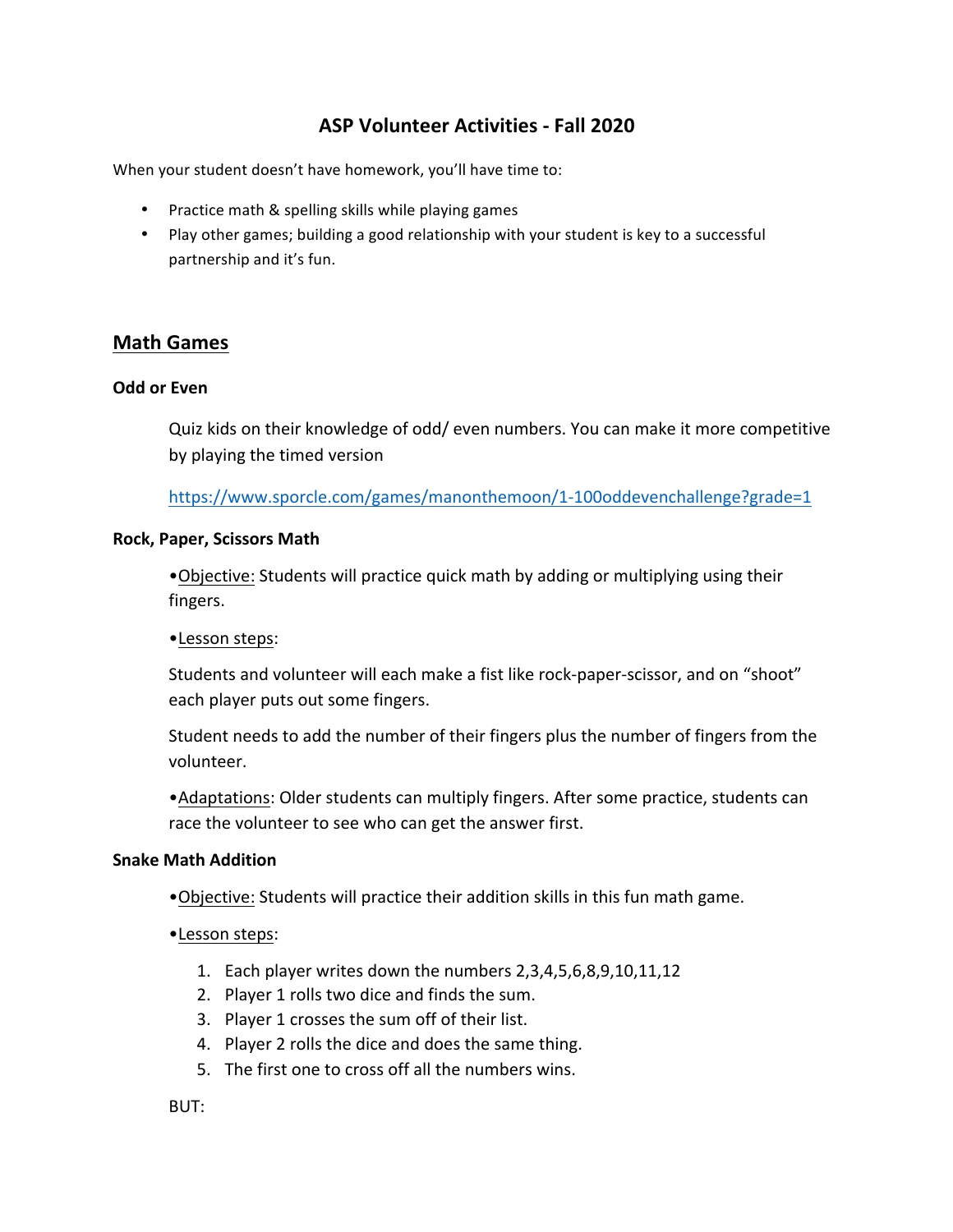If players roll a 7, they must draw a snake on their paper. The first to get three snakes automatically loses the game.

• Materials: Blank Paper, pencil, Google Dice (annotate and scribble out answer)

## **Math Games**

• Lesson steps: Volunteers can choose from a variety of age leveled math games to play with students. These games are easy to navigate and fun for kids.

https://www.splashlearn.com/math-games-for-1st-graders

## **Five Second Math**

Roll the dice then students will have 5 seconds to add, subtract, or multiply the numbers. Check to see if the answer is correct.

•Materials: https://www.teacherled.com/iresources/tools/dice/, paper, pencil and timer

• Adaptations: If there are two or more players see who will find the answer in the least amount of time instead of using a timer.

## **Math Flash Cards**

Tutor will share screen to respective flash cards for students and practice math facts

https://helpingwithmath.com/flashcard-multiplication03/

https://helpingwithmath.com/flashcard-addition01/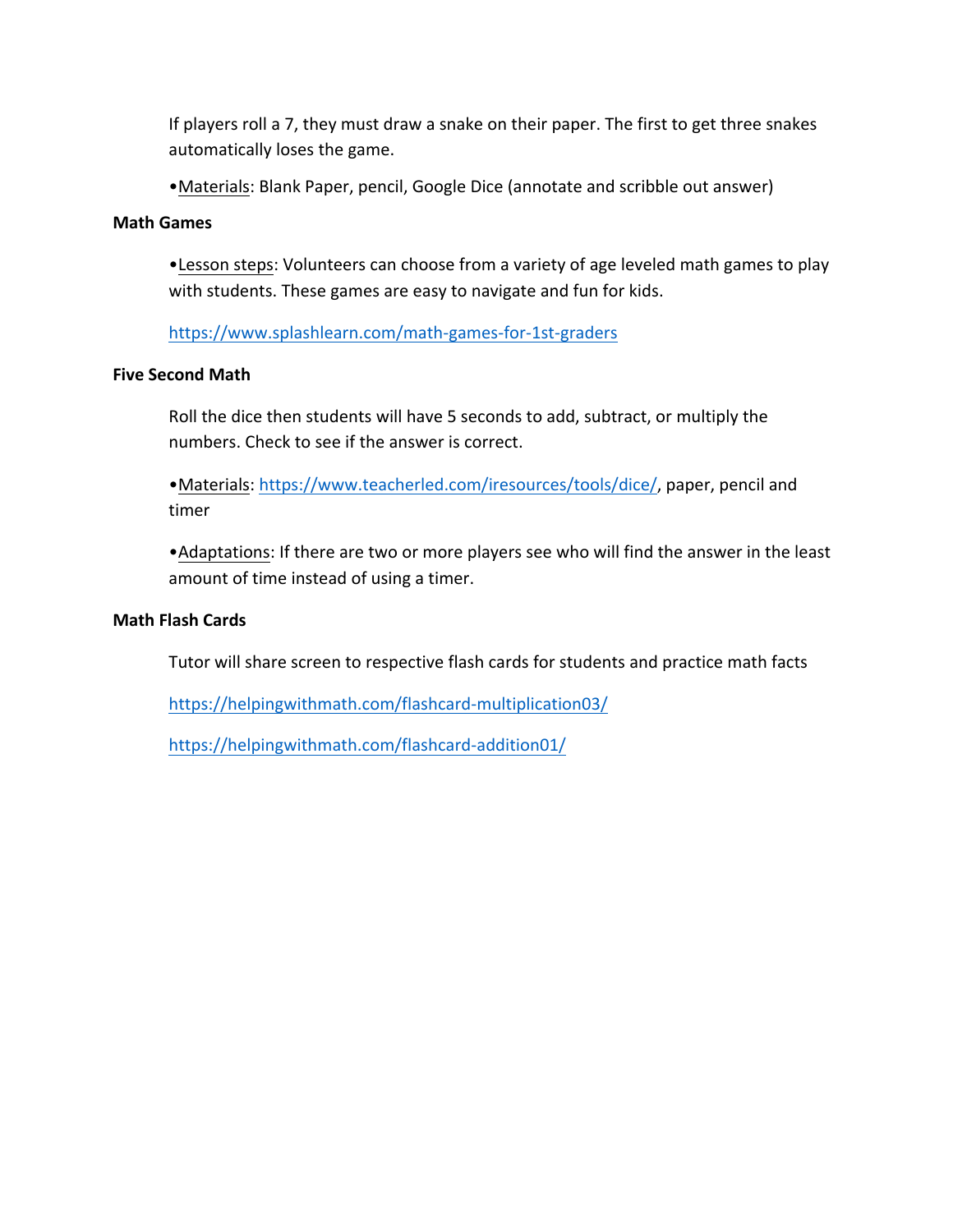# **Spelling & other word games**

#### **Hidden Words**

Write a scrambled 7 letter word and have student find as many words as they can in 5 minutes you can do up to 5 seven letter words if time permits. Suggested words: Animals, calling, bedroom, English, pleased. Challenge students to find 7,6,5,4 and 3 letter words from the scrambled words

#### **Word Hunter**

Students will complete a digital word search.

https://www.cbc.ca/kids/games/puzzle/word-hunter

### **Wonder Red's Rhyme Raiser**

Students will identify words that have the same suffix.

https://pbskids.org/superwhy/games/wonder-reds-rhyme-racer/index.html

#### **Boggle**

Tutor or staff will share screen to the link below. Students and tutors can play the boggle and find as many words as they can or the longest word possible.

https://www.puzzle-words.com/boggle-4x4/

#### **Guess the Word (Hangman)**

Pick the difficulty level and then start guessing letters. Challenge students to make up their own words using the alphabet code.

https://www.coolmathgames.com/0-hangman

### **Sound off!**

•Lesson steps: "Play a video version of a book you are reading – only turn off the sound while they watch it. Have them narrate or discuss or write about what is happening, what the actors are revealing about the story through their gestures. Then compare what you saw with what you read."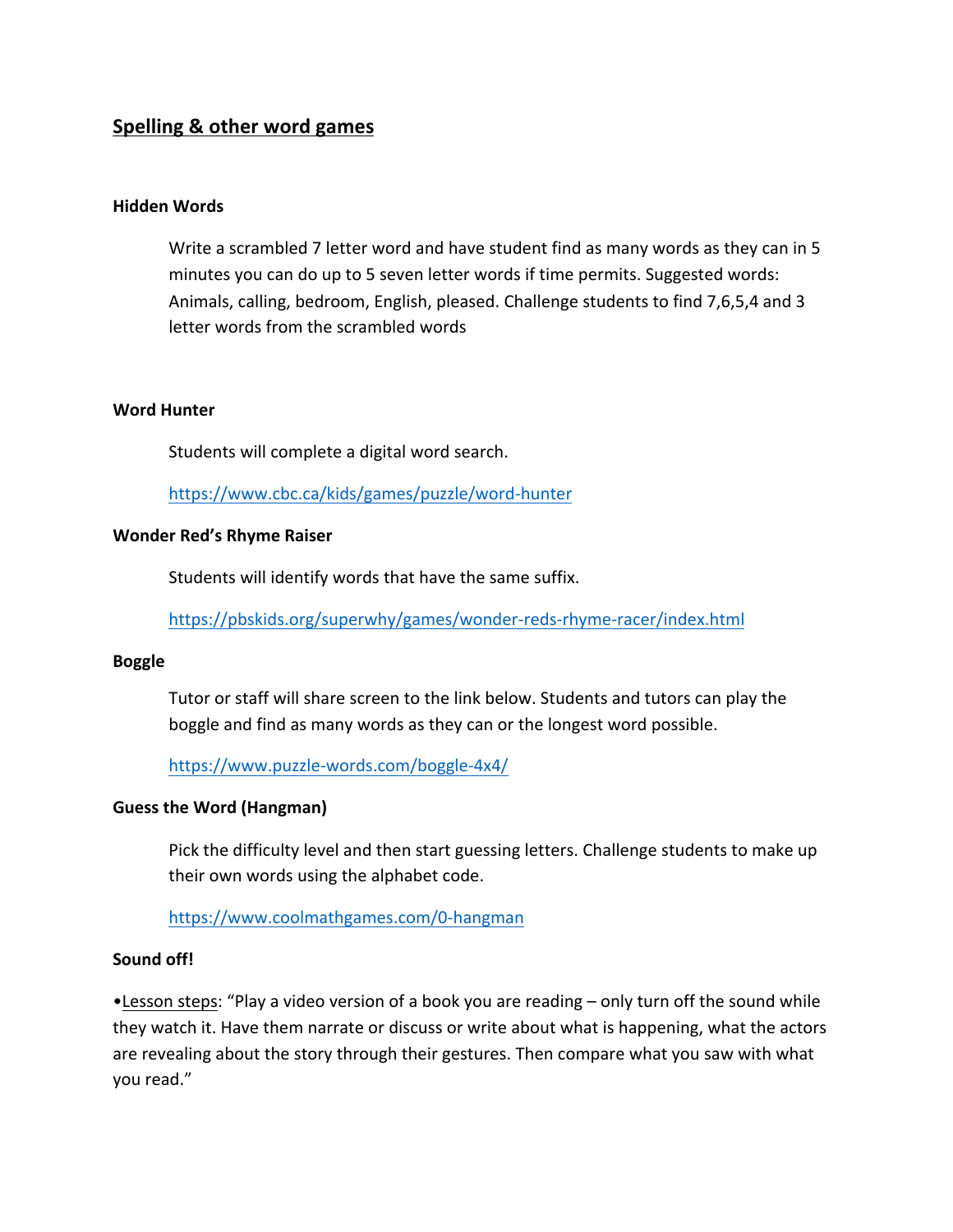•Materials: Zoom (screen share & share computer/device sound), https://www.storylineonline.net/

## **Rhyming Scavenger Hunt**

•Objective: Students will practice their spelling and grammar by finding words that rhyme with the words provided.

•Lesson steps: Sharescreen Rhyming Scavenger Worksheet. Have students copy each word onto a different line of binder paper. Next to each word students need to write down a rhyming word.

•Materials: Binder Paper, Pencil, Rhyme Word List

• Adaptations: You can tell older students they need to find 3 rhymes per word.

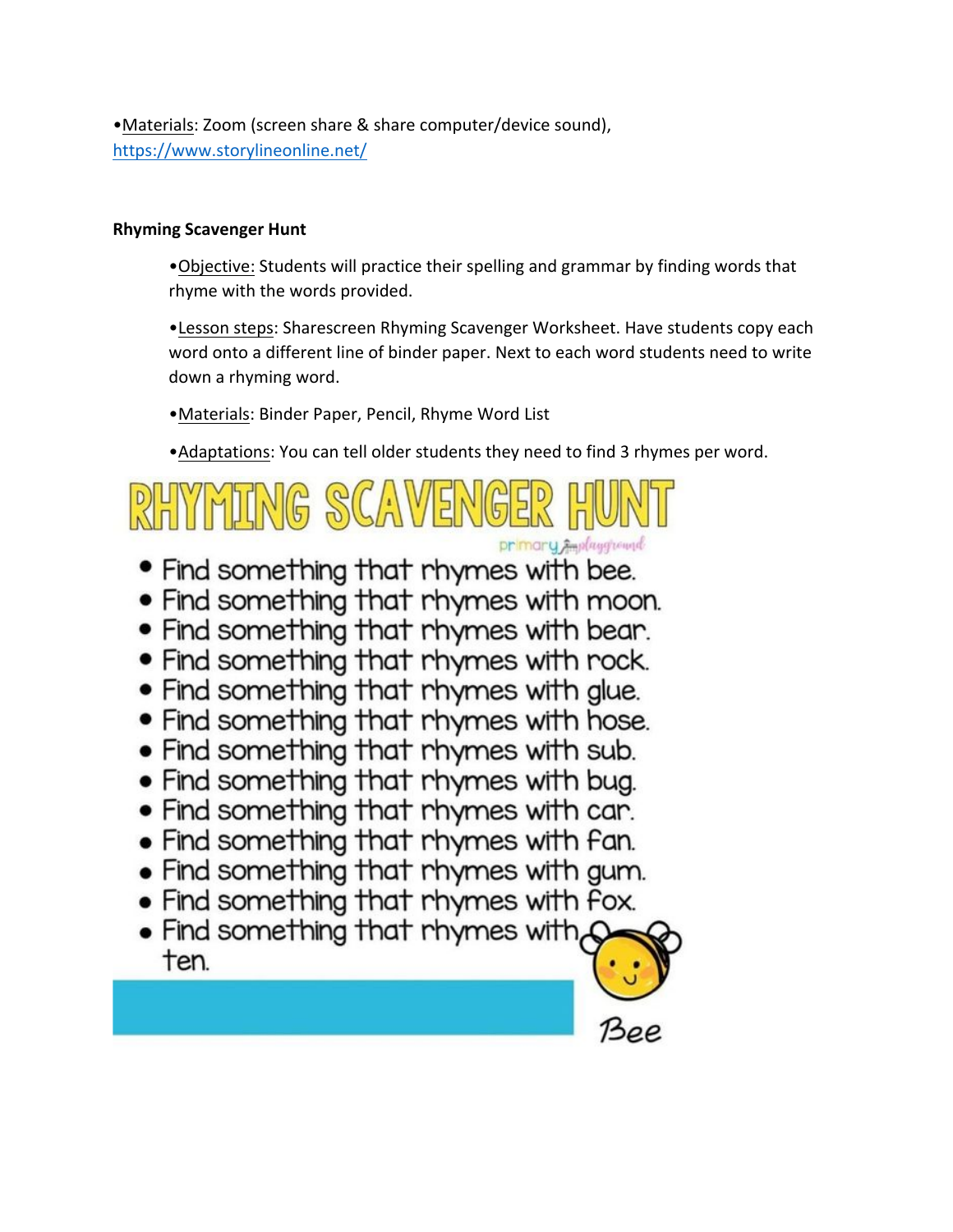# **Online Games**

### **Kids Jeopardy**

https://jeopardylabs.com/

### **Brain Pop**

Animated Educational Site for Kids - Science, Social Studies, English, Math, Arts & Music, Health, and Technology

Brainpop.com

#### **Go Noodle**

Movement and mindfulness videos and games.

www.gonoodle.com

### **Bamboozle Games & Quizzes**

Students can choose a bamboozle game, based on a topic that they like, and work with their tutors to answer the questions.

https://www.baamboozle.com/games

## **Pictionary**

- Go to https://sketchful.io/
- Name your character and press 'custom game'
- Give room link at the bottom of the page to the other participants
- Press 'use only custom words' and paste the following words into the box
	- $\circ$  Banana, eye, pillow, grass, hand, heart, baby, shirt, plant, earth, brush, waffle, run, doctor, popcorn, truck, fork, bug spray, newspaper, map, sunflower, cake, school, peach, vase, mask, science, firefighter, videogame, koala, boat, rocket ship, recycle, bottle, fast food, TV, cup, book, Starbucks, ear, watch, bagel, golf, pencil, tutor, tree, pizza, house, crab, frog, tent, table, boots, fruit, metro, camera, keys, school bus, pig, unicorn, purse, teeth, photo, remote, flower, kite, snake, ice cream, light, beach, McDonalds, swing, egg, half, music, hot dog, rocket ship, candle, giraffe, star, lemon, couch, necklace, shark, grapes, theater, haircut, jump rope, alien, bat, witch, snake, scissors, tie, orange, purple, green, run, race, lamp, blanket, thunderstorm, play, planet, party, straw, barn, forest, car, king, gold, mountain, apple, clock, bird, art, glasses, Netflix, Chick fil A, park, playground, beach, door, superman, Spiderman, Beyoncé, egg, backpack, Disney, Target, milk, soap, jack-o'-lantern, elephant, ocean, book, dog, ball, star, ice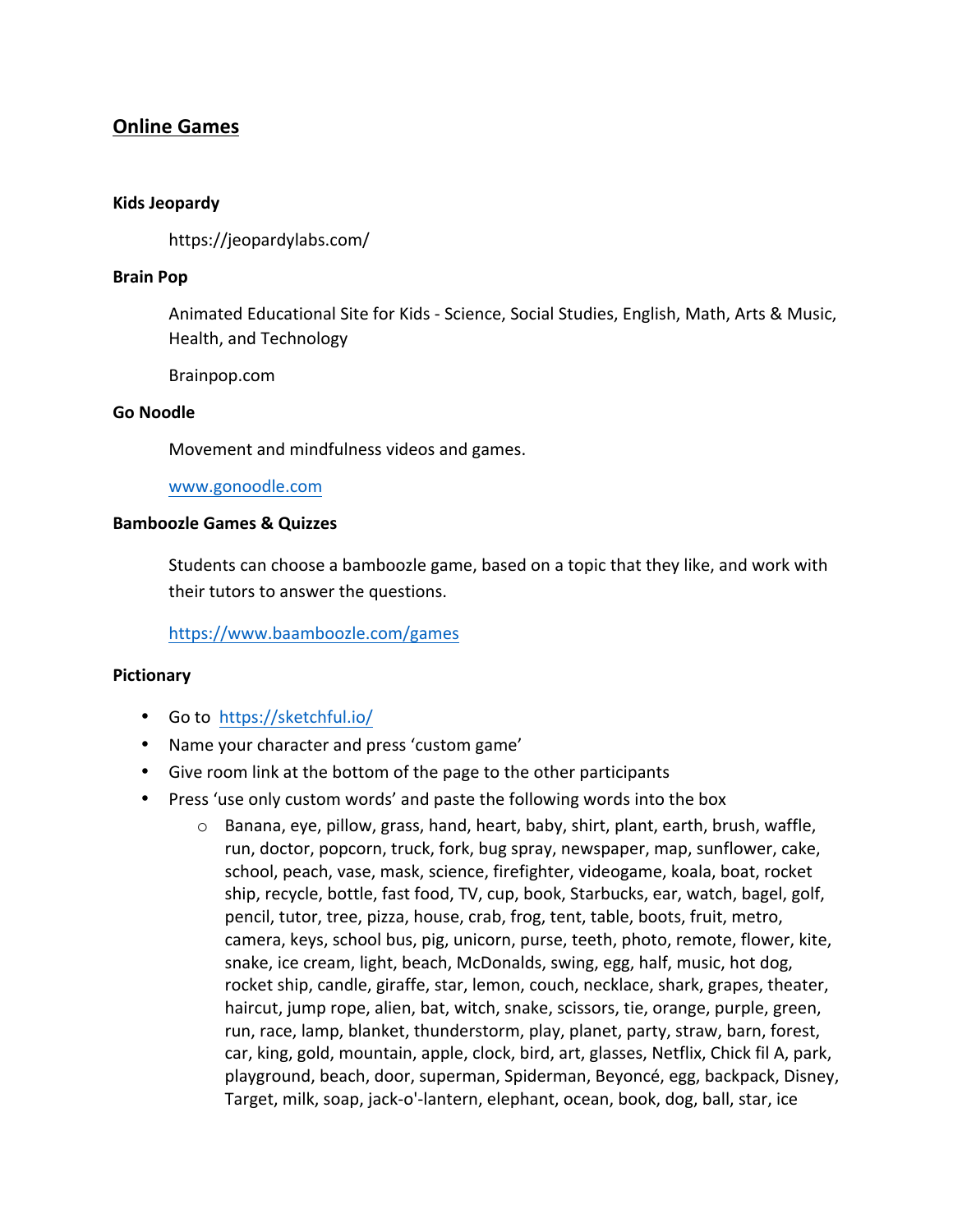cream, drum, Christmas tree, spider, shoe, smile, hat, cookie, bird, kite, butterfly, cupcake, fish, grapes, socks, bed, phone, doll, trash can, Skateboard, sleep, sad, airplane, nose, eyes, apple, sandwich, Cherry, bubble, snow, Candy, roof, Nemo, Frozen, storm, rice, pancakes, baseball, turkey, sand, mailbox, wing, farm, garbage, spring, winter, toaster, jump, dive, sunglasses, laptop, chef, elbow ,book shelf, hill, pillow, stop light, desk, teacher, recess, vacation, hair tie , sleeping bag, tent, braces, firefighter, Goldfish, Chips, Oreos, Potato, Carrot, Milkshake, Corn, Eggplant, Chocolate, Milk, Spaghetti, Burger, Taco, French Fries, Pickle, Waffle, Peanut Butter and Jelly, Chicken Nuggets, Butter, Beans, Flour, ice cream, Eggs, Turkey, Bacon, Water, Orange Juice, Lettuce, Popsicle, Pizza, Ramen, Ketchup, Cotton Candy, BBQ, Doughnut, Cracker, Cheese, Bathroom, School, United States, Bedroom, Playground, Zoo, Kitchen, Disneyland, White House, New York, Bus Stop, Library, Leash, Fire, Nail Polish, Sidewalk, Keychain, Headphones, Cereal, Car, Train, Bus, Airplane, knee, tape, slide, flowers, sink, fridge, stapler, ruler, clipboard, Mountain, teeth, flag, tomato, grill, necklace, hair, stop sign, glue, joker, island

- Make sure the visibility is on private so that other people do not join your game
- Once you see all the participants join the game on the left side of the screen, you can start and play the game
- On the right side of the screen you can type what you believe the drawing is. And you draw when it is your turn by clicking down on the mouse

## **Scattegories**

- 1. Go to https://swellgarfo.com/scattergories/ website
- 2. Click 'add a category' then 'make child- friendly'
- 3. Press categories and share your screen with your students
- 4. Tell everyone to get a pencil and paper and number it 1-12
- 5. The letter in the top left corner is the letter that all the words must start with
- 6. Click play and think of as many words as you can related to each topic within the time period
- 7. When the timer is done, you can go around in your group and share what you wrote. You get a point if it starts with the correct letter and no one else put down that word.
- 8. Play 2-4 rounds. The person with the most unique answers wins

## **Guess the Sound**

Play a sound and ask students to guess the object.

Miscellaneous sounds: https://www.youtube.com/watch?v=n1m4h79JZso

Animal sounds: https://www.youtube.com/watch?v=vAChEOget1o